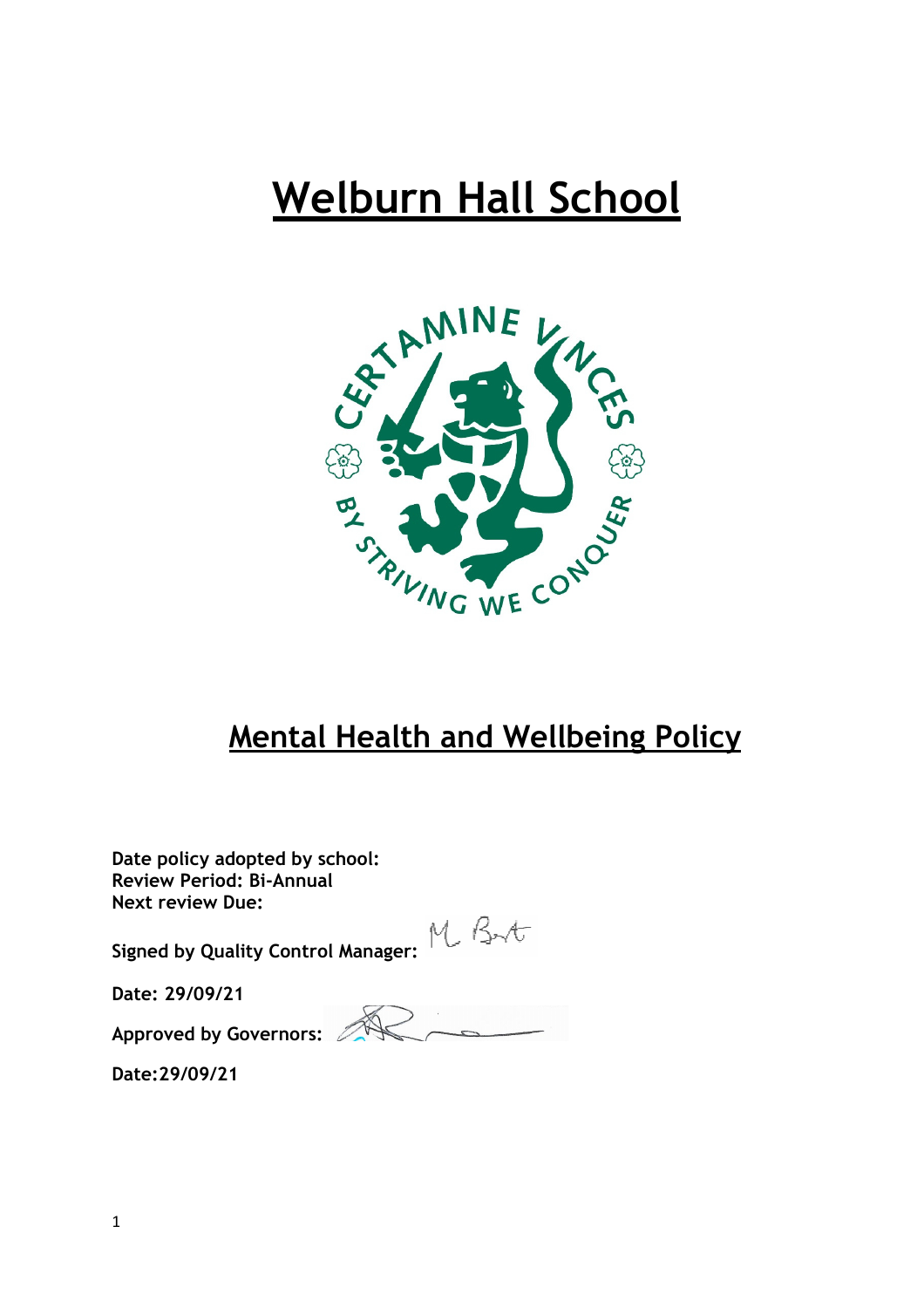**This policy has been developed from a template provided by the Wellbeing In Mind Team based at Tees, Esk and Wear Valleys (TEWV) NHS Foundation Trust.**

**Additional guidance was obtained from** 



# **1. Policy Statement**

*Mental health is an integral and essential component of health. The WHO constitution states: "Health is a state of complete physical, mental and social well well-being and not merely the absence of disease or infirmity." An important implication of this definition*  is that mental health is more than just the absence of mental disorders or disabilities.

*Mental health is a state of well well-being in which an individual realizes his or her own being abilities, can cope with the normal stresses of life, can work productively and is able to*  make a contribution to his or her community.

*Mental health is fundamental to our collective and individual ability as humans to think, emote, interact with each other, earn a living and enjoy life. On this basis, the promotion, protection and restoration of mental health can be regarded as a vital*  concern of individuals, communities and societies throughout the world. (World Health Organisation 2018).

At Welburn Hall School, we acknowledge that we have an active role to play. We are committed to promoting positive mental health and emotional wellbeing to all students, their families and members of staff and governors. We recognise that anyone may need support with their mental health.Our use of effective policies and procedures ensure ensures a safe and supportive environment for all affected - both directly and indirectly - by mental health issues.

# **2. Scope**

This policy is a guide to all staff - including non-teaching and governors - outlining Welburn Hall School's approach to promoting mental health and emotional wellbeing.

It should be read in conjunction with other relevant school policies policies and DfE guidance including but not exclusively:

Behaviour Policy

Child Protection and Safeguarding policy – Welburn Hall School

Code of Conduct – Welburn Hall School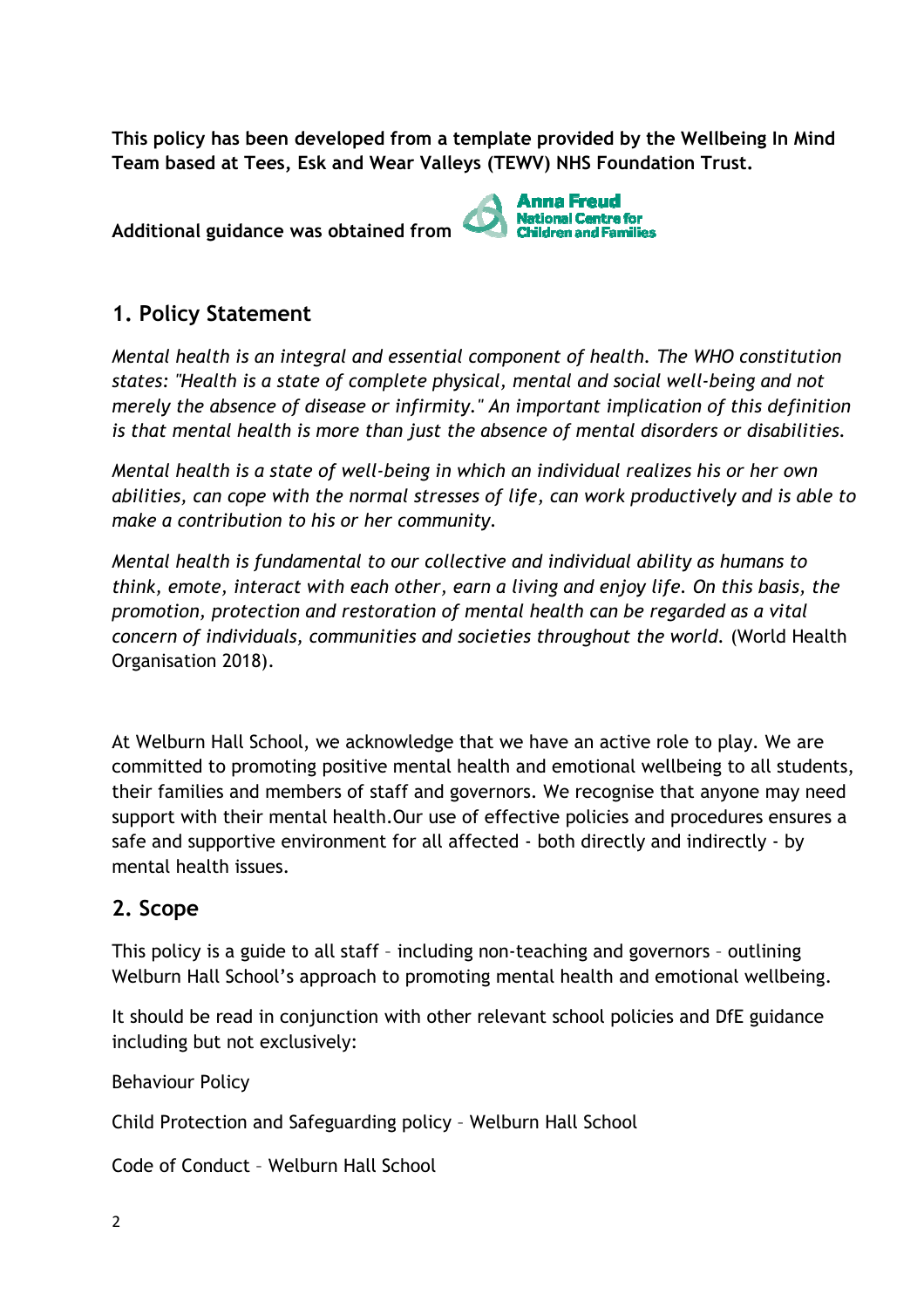Anti-Bullying – Welburn Hall School/Anti-bullying Alliance

Equality and Diversity Policy – Welburn Hall School

Teaching and Learning – Welburn Hall School

SEND Policy – Welburn Hall School

Sex and Relationships Policy – Welburn Hall School

Workplace Health and Wellbeing Strategy –Welburn Hall School

Promoting and supporting mental health and wellbeing in schools and colleges – DfE Guidance

# **3.Policy Aims**

- Promote positive mental health and emotional wellbeing in all staff and students.
- **Increase understanding and awareness of common mental health issues.**
- Enable staff to identify and respond to early warning signs of mental ill health in students.
- Enable staff to understand how and when to access support when working with young people with mental health issues.
- **Provide the right support to students with mental health issues, and know where to** signpost them and their parents/carers for specific support.
- Develop resilience amongst students and raise awareness of resilience building techniques.
- Raise awareness amongst staff and gain recognition from SLT that staff may have mental health issues, and that they are supported in relation to looking after their wellbeing; instilling a culture of staff and student welfare where everyone is aware of signs and symptoms with effective signposting underpinned by behaviour and welfare around school.

# **4.Key staff members**

This policy aims to ensure all staff take responsibility to promote the mental health of students, however key members of staff have specific roles to play:

- Mental Health Lead
- Designated Safeguarding Lead
- **Head Teacher**
- **Line Managers**
- **Wellbeing Governor**
- Mental HealthChampions
- **Mental Health First Aiders**
- Mental Health Link Staff
- **PSHE Coordinator**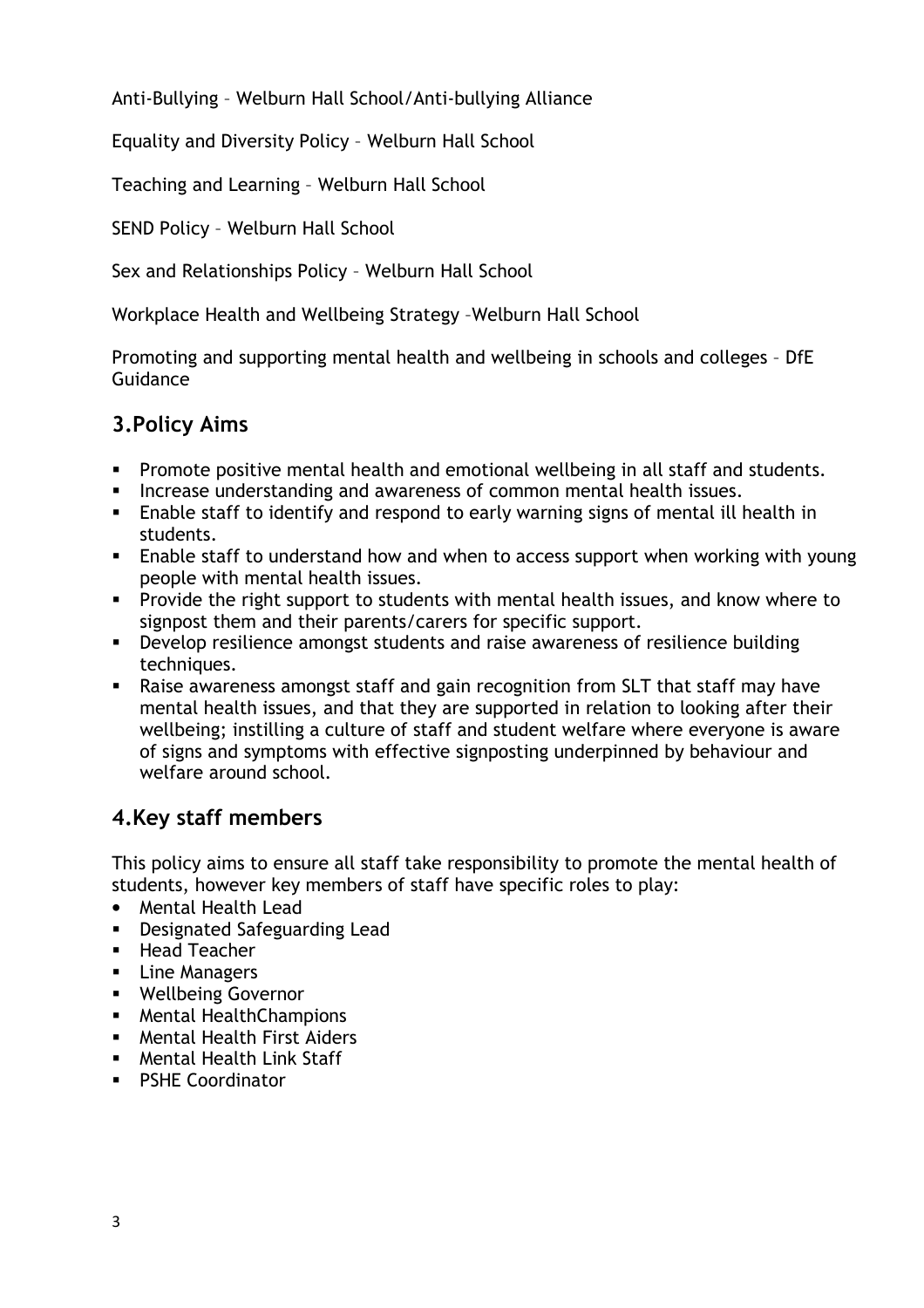If a member of staff is concerned about the mental health or wellbeing of student, in the first instance they should speak to their line manager or the mental health lead.

If there is a concern that the student is high risk or in danger of immediate harm, the school's child protection procedures should be followed.

If the child presents a high risk medical emergency, relevant procedures should be followed, including involving the emergency services if necessary.

# **5. Teaching About Mental Health**

The skills, knowledge and understanding our students need to keep themselves and others physically and mentally healthy and safe are included as part of our PSHE curriculum.Incorporating this into our curriculum at all stages is a good opportunity to promote students' wellbeing through the development of healthy coping strategies and an understanding of students' own emotions as well as those of other people.

# **6. Whole School Approach**

At Welburn Hall School, we are committed to promoting positive mental health and emotional wellbeing to all students, their families and members of staff and governors.

We actively promote positive mental health by:

Promoting our school values:- respect, perseverance and excellence.

Creating an ethos, policies and behaviours that support mental health and resilience.

Providing a nurturing environment where every student is treated as an individual.

Teaching students social and emotional awareness and awareness of mental health.

Supporting students to be able to self-regulate and to ask for help when needed.

Helping students to develop social relationships and to support each other.

Supporting students to use their 'voice' and participate in positive discussion and decision making.

Recognising and identifying at an early stage students who need support with their mental health.

Planning support to effectively meet mental health needs.

Undertaking collaborative working with parents, carers, school staff and external agencies.

Supporting staff and providing training to develop their skills and resilience.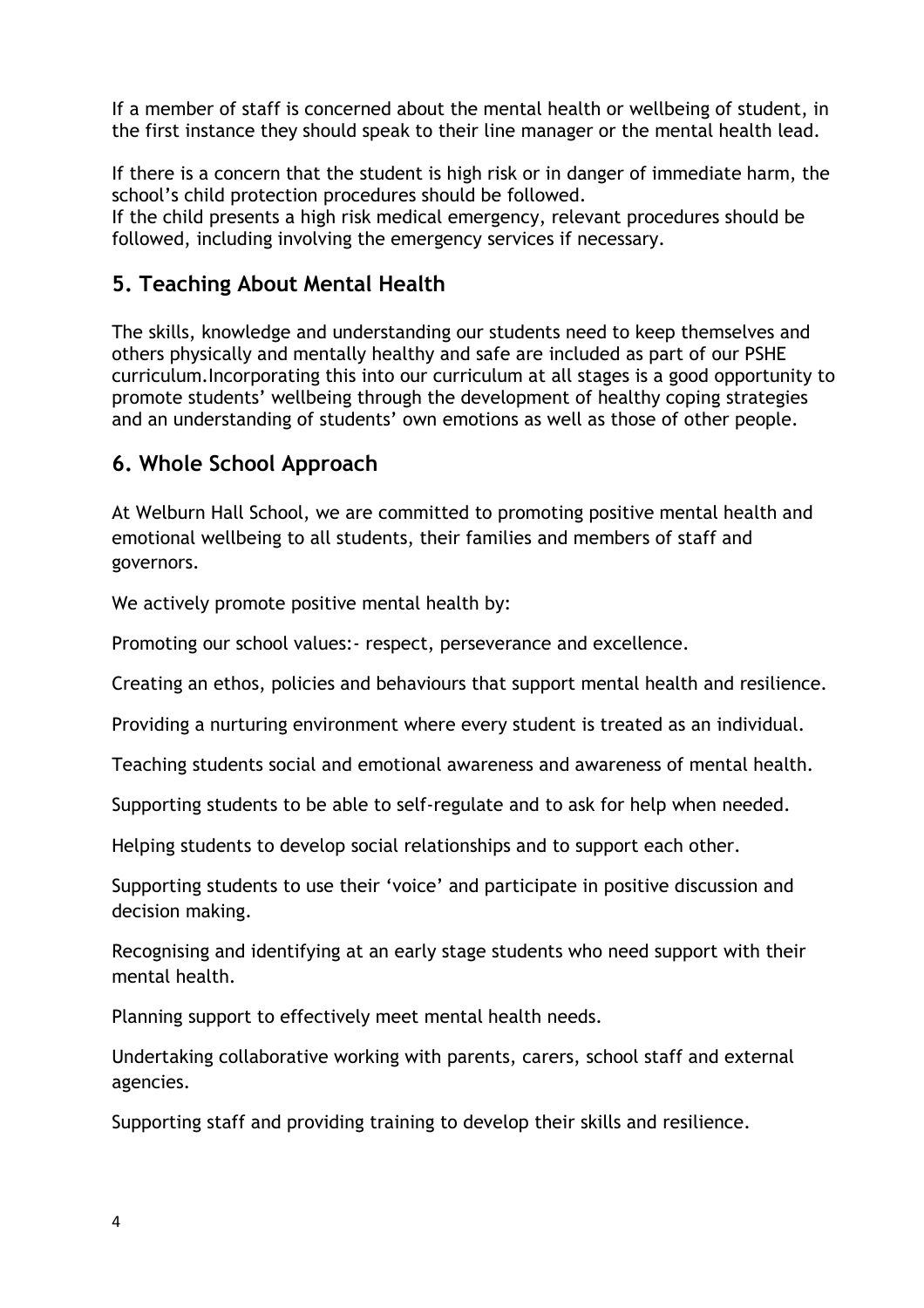Strategies used to support mental health and wellbeing include:-

- Sensory Circuits
- Total Communication
- Equine Therapy
- Autism Friendly Classrooms

Training to support mental health and wellbeing includes training in the following areas:-

- Nurture
- Attachment
- Trauma

# **7. Identifying the Need for Support**

Indicators of the need for support include but are not exclusively limited to concerns in relation to:-

- Behaviour
- Relationships
- Family circumstances
- General health
- Physical presentation
- Attendance
- Approach to learning

Staff members are able to discuss any concerns with their line manager and record any concerns on CPOMS (electronic database). Entries on CPOMS are monitored by senior leaders and prompt action is undertaken when students are in need of support.

# **8. Warning Signs**

Staff may become aware of warning signs which indicate a student is experiencing mental health or emotional wellbeing issues. These warning signs should always be taken seriously and staff observing any of these warning signs should alert the safeguarding team.

- Physical signs of harm that are repeated or appear non-accidental
- Changes in eating / sleeping habits
- **Increased isolation from friends or family, becoming socially withdrawn**
- Changes in activity and mood
- **Talking or joking about self-harm or suicide**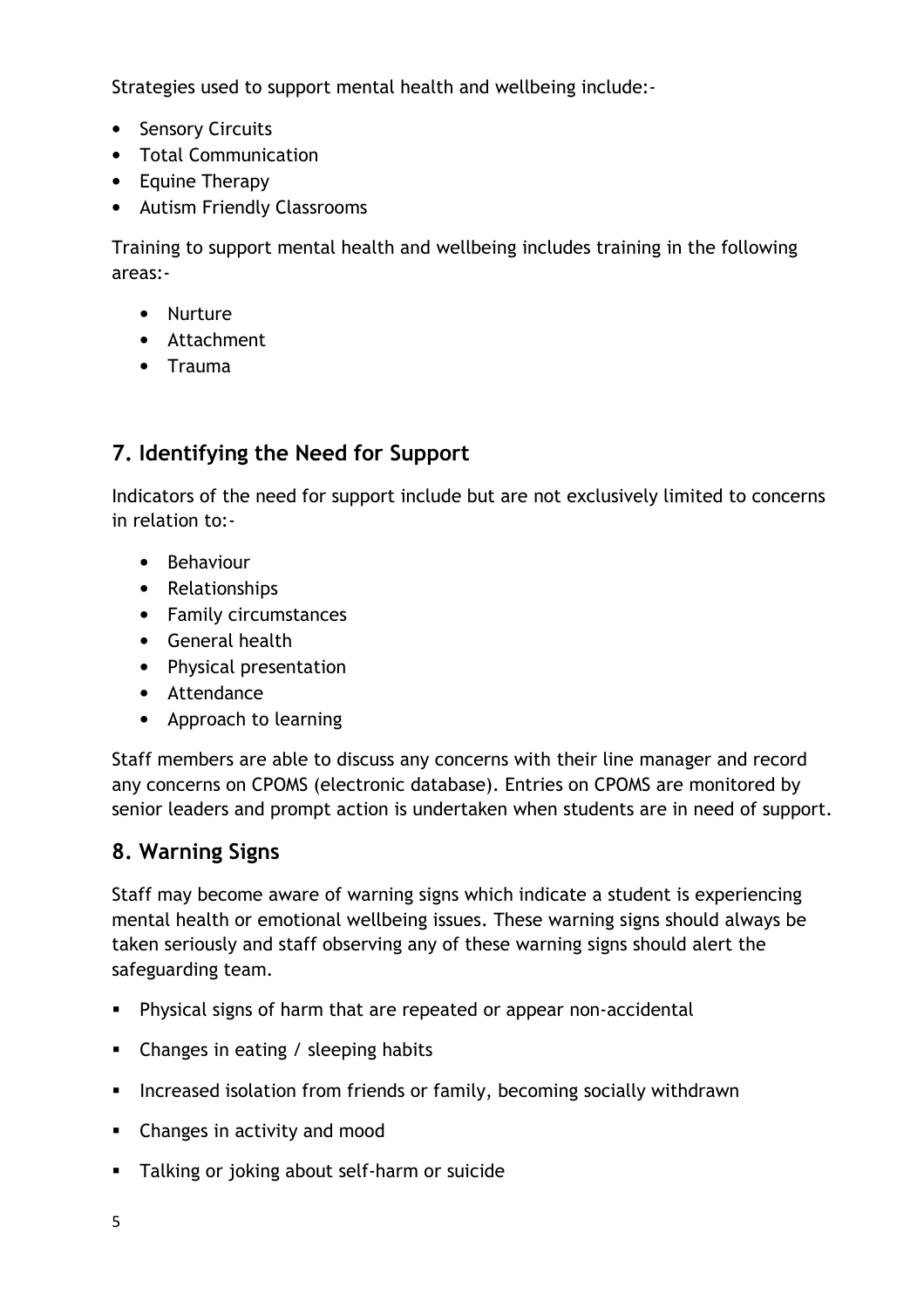- Expressing feelings of failure, uselessness or loss of hope
- Increase in absence from school
- Repeated physical pain or nausea with no evident cause

# **9. Working with Parents**

We recognise the important role parents and carers have in promoting and supporting the mental health and wellbeing of their children, and in particular supporting children with mental health needs.

We will work in partnership with parents and carers to promote emotional health and wellbeing by:

Ensuring all parents are aware of who to talk to and where they can access support if they have concerns about their child.

Supporting parents with referrals to services who may be able to provide support e.g. Wellbeing In Mind Team, Learning Disabilities Service, Compass Reach, Early Help Team.

Share ideas about how parents and carers can support positive mental health in their children.

# **10. Working with other Agencies**

In some cases a student's mental health needs will require support from a specialist service.

We have strong links with a range of specialist services. We have regular contact with the services and consult with them in relation to support available and next steps to promote the welfare of students.

School referrals to a specialist service will be made in consultation with the student and/or his/her parents/carers as appropriate to age/level of understanding. Referrals will only go ahead with the consent of parent/carer and/or student as appropriate to age/level of understanding. Referrals will be made when it is the most appropriate support for the student's specific needs.

As part of the school's holistic approach we will work collaboratively with all parties involved with students to support mental health and wellbeing.

# **11. Signposting**

We will ensure that staff, students and parents/carers are aware of the support and services available to them, and how they can access these services.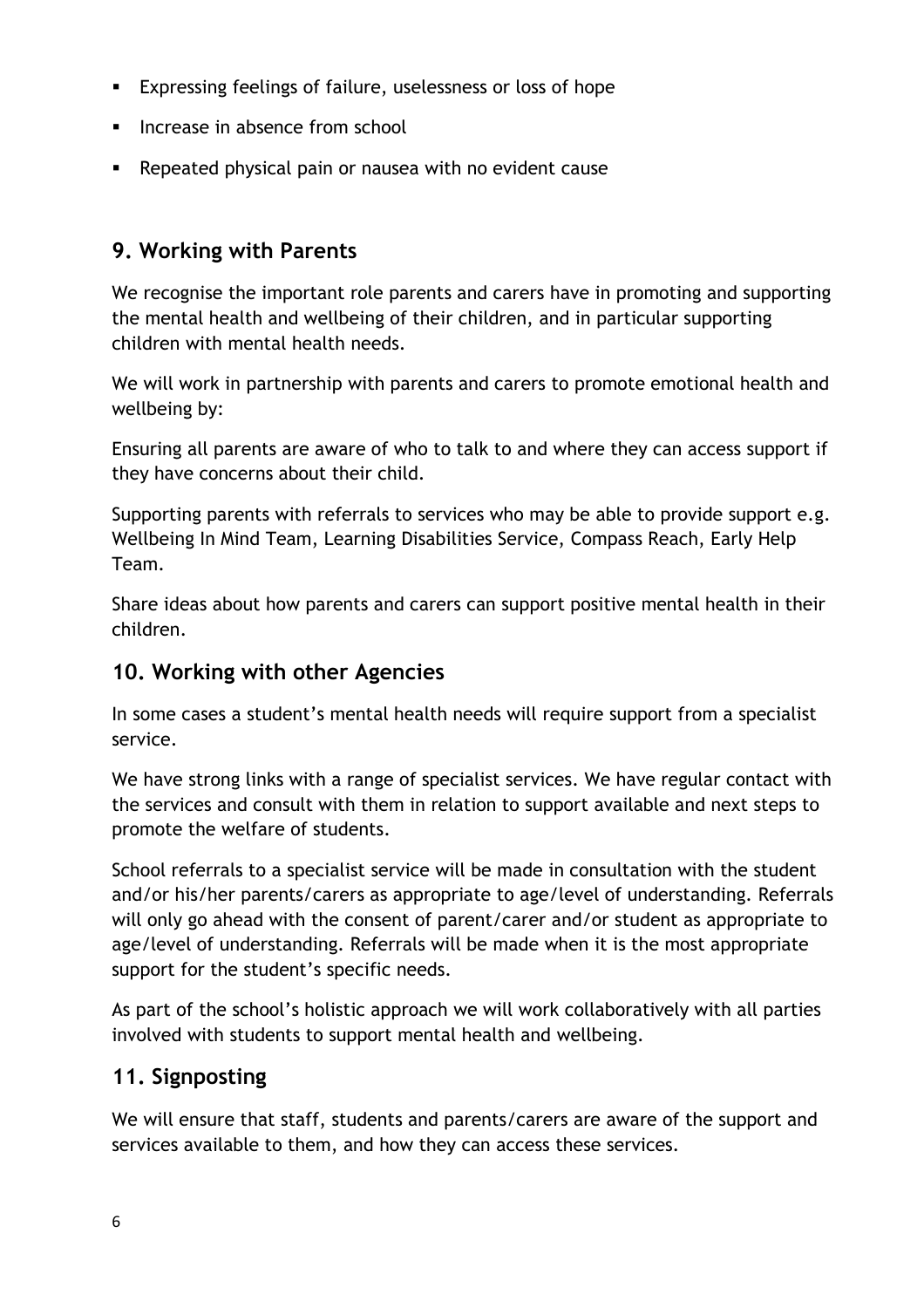Within the school and through our communication channels we will share and display relevant information about local and national support services and events.

The aim of this is to ensure students understand:

- What help is available
- Who it is aimed at
- How to access it
- **Why should they access it**
- **What is likely to happen next**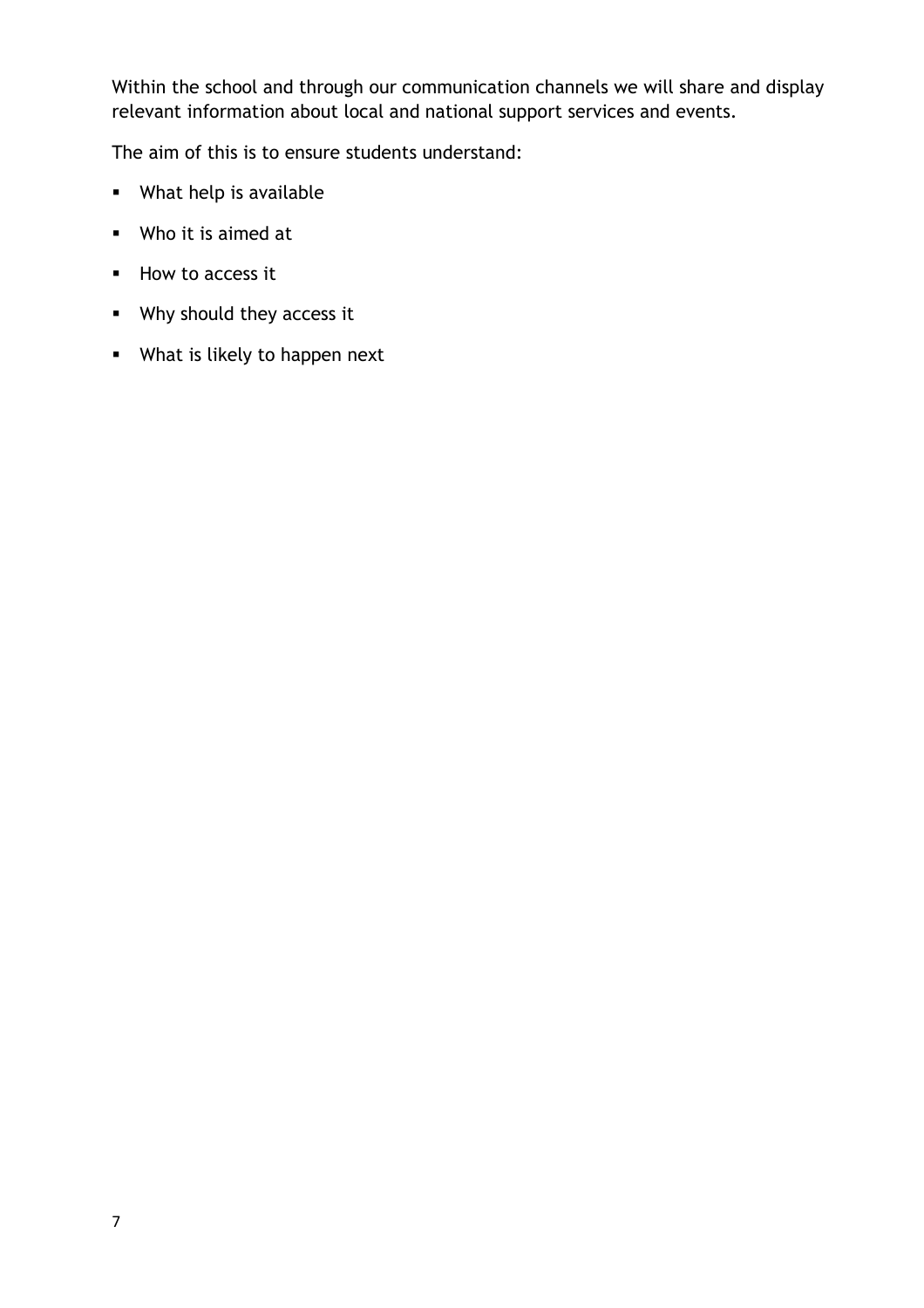# **12. Mental Health and Wellbeing for Staff**

Welburn Hall School recognises the importance of supporting and promoting the health and wellbeing of all staff and that this can have a positive impact on their work performance and attendance.

The school aims to support staff mental health and wellbeing by:

- Development of a culture which is supportive where employees feel that their contribution is valued
- The implementation of people management processes which are based on the principles of trust, equality and fairness
- Effective leadership which empowers employees and teams to work effectively
- A holistic approach to wellbeing including consideration of the impact decisions and changes have on employees

Members of staff throughout the school will be named as mental health champions. The mental health champions will champion mental health for the whole school community.

The role will include:

- The promotion of wellbeing materials
- Being a listening 'ear'
- Acting as a signpost for other services or professionals
- Relaying ideas and information to senior staff that could further improve wellbeing in school
- Having oversight of school improvement plans to ensure that mental health has a key place
- Helping to reduce barriers to mental health in school by promoting positive language in relation to mental health

#### **13.Training**

As a minimum, all staff will receive regular training about recognising and responding to mental health issues as part of their regular child protection training to enable them to keep students safe.

Training opportunities will be offered for staff to learn more about mental health. These will be supported by the Wellbeing In Mind Team as part of the whole school approach to mental health and wellbeing.

Mental health and wellbeing will be incorporated into the school training plan.Training opportunities for staff who require more in depth knowledge will be considered as part of our performance management process. Additional training will be offered in response to the developing needs of the students.